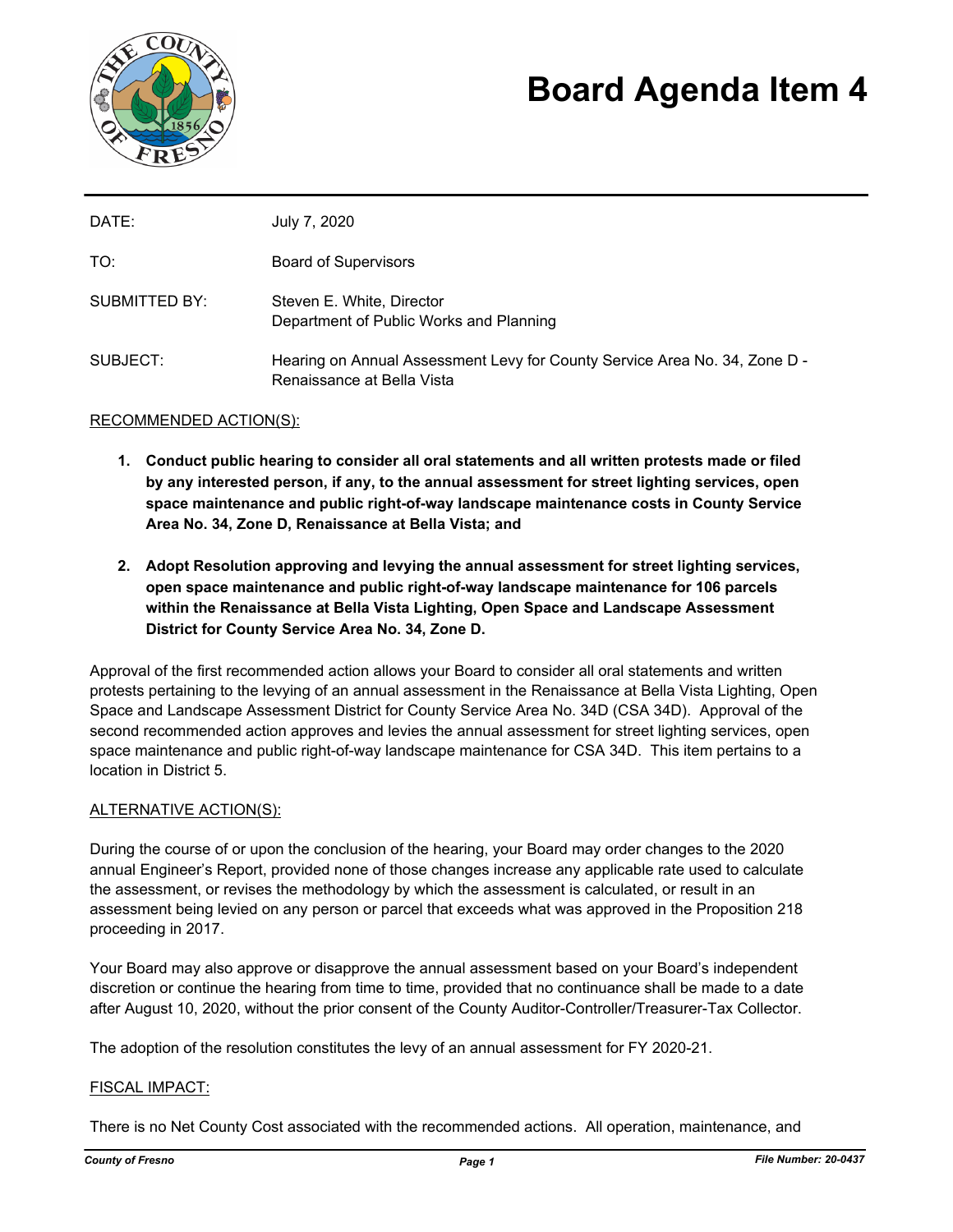Department staff costs are paid by the benefitted properties within CSA 34D from property assessments.

#### DISCUSSION:

CSA 34D was formed on December 5, 2017. The District was created for Tract No. 4968, Renaissance at Bella Vista, as shown on Exhibit A. The zone consists of approximately 59.42 acres and is located in the Millerton Specific Plan area on the south side of Millerton Road, west of the intersection of Millerton Road and Winchell Cove Road. Services provided to the 106 parcels in CSA 34D levied under the Landscape and Lighting Act of 1972 include administration of the following: street lighting services, open space maintenance and public right-of-way landscape maintenance.

On December 5, 2017, after a Proposition 218 proceeding in which CSA 34D property owners received an opportunity to protest. The Board approved an assessment (that is, per parcel) as for six years (detailed on Attachment A).

In a Proposition 218 proceeding in 2017, CSA 34D property owners approved a formula providing that the assessment may be adjusted for any or all six budget years after FY 2017-18 to provide for building reserves and addressing inflation to an amount not exceeding the applicable annual CPI of 1.0126. After the end of the seventh year (FY 2023-24), the yearly assessment per parcel, adopted by your Board and approved by CSA 34D property owners, will remain at the same amount unless CSA 34D property owners approve an increased assessment through another Proposition 218 ballot process. The 106 parcels receiving street lighting services, public right-of-way landscape maintenance and open space maintenance, will pay 100% of the costs associated with the service.

## Annual Engineer's Report:

As part of its June 9, 2020, resolution initiating this proceeding, the Board appointed and designated Steven E. White, P.E., Director of the Department of Public Works and Planning, as the Assessment Engineer, and directed him to prepare an Engineer's Report, to be filed with the Board under Article XIII D, Section 4, of the California Constitution, and in compliance with the Landscaping and Lighting Act of 1972.

The Engineer's Report was filed with the Clerk of the Board on June 9, 2020, and the Board accepted that report as part of its adopted resolution of intention on the same date.

#### Annual Assessment

As described in the Engineer's Report, the annual assessments are for:

#### Street Lighting Services

Street lighting, including the payment of PG&E usage charges and payment of all administrative costs associated therewith, to provide year-round street safety lighting along all of the CSA 34D streets and to maintain the visual presentation of those streets in a ready-to-serve status for the benefit of all CSA 34D parcels, including operating reserves;

#### Open Space Maintenance

All work and expenses associated with the monitoring of the restored riparian habitat and maintenance of the recreational trails and open space along the White Fox Creek Parkway corridor, which includes Outlots A and B of Tract 4968, as required by the open space impact mitigation requirements set forth in the conditions of development approval for Tract 4968;

#### Public Right-of-Way Landscape Maintenance

All work and expenses associated with the maintenance of the 0.76 acres of public-right-of-way and common area landscaping, required by the Millerton Specific Plan and the Conditions of Approval for the development of Tract 4968, to enhance the visual presentation of the community for the benefit of all of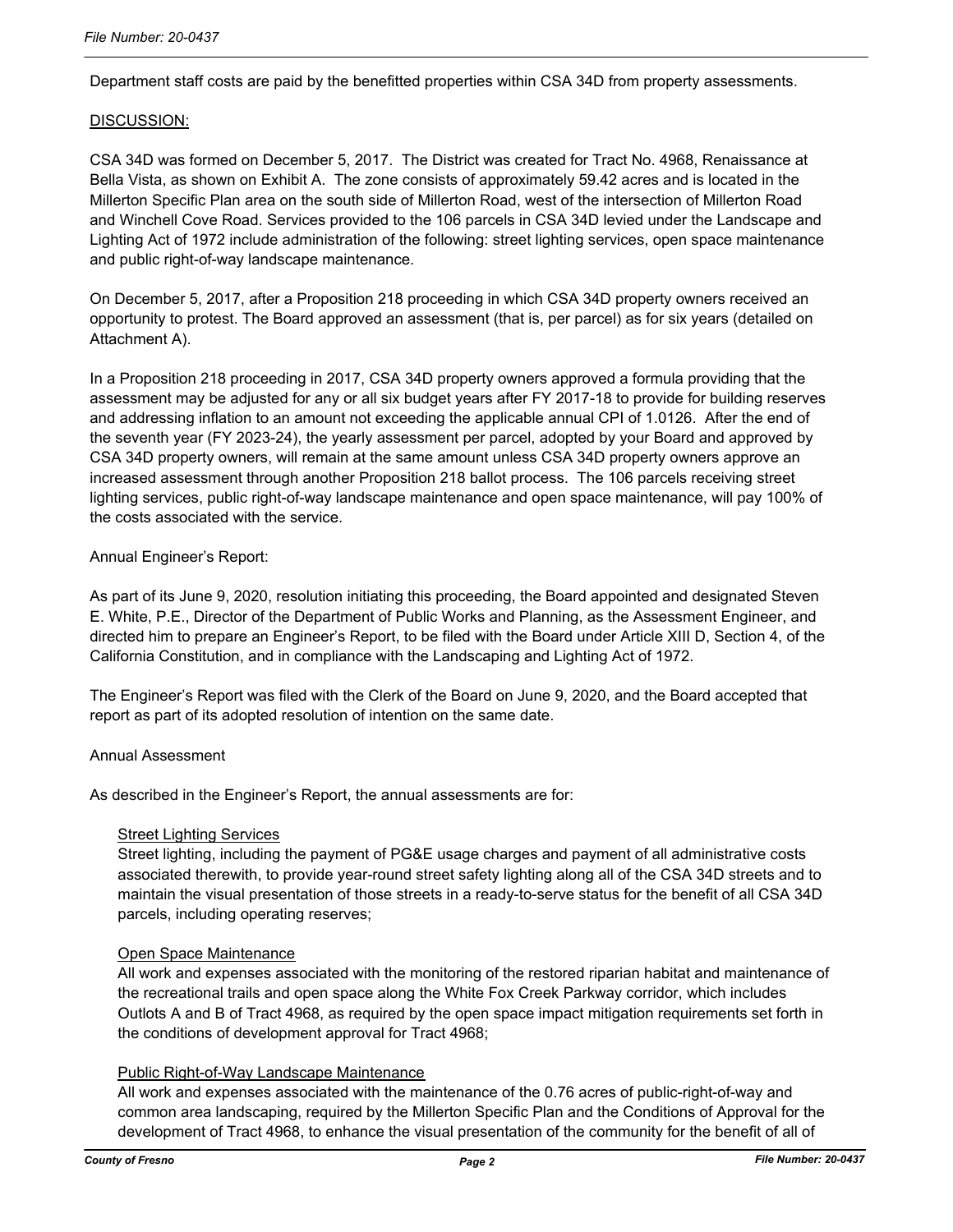the CSA 34D parcels, including twice-monthly service that includes weed and trash removal, plant care and irrigation system maintenance, and weed and trash removal on two outlots designated for the protection of cultural resources, and including operating reserves;

#### Administration

County administration costs (including labor, legal, and annual audits).

The report includes street lighting services, open space maintenance and public right-of-way landscape maintenance and all the administrative costs to administer these services for CSA 34D.

Attachment A shows the maximum assessment approved by the property owners for each of the 106 single-family residence parcels in CSA 34D over the first six years after the 2017 Proposition 218 proceeding. For FY 2019-20, the assessment for each of the 106 single-family residence parcels in CSA 34D is \$120.41. That amount and equal proportionality for all parcels is based on each parcel receiving an equal special benefit from street lighting services, open space maintenance and public right-of-way landscape maintenance. The projected assessment for each of the 106 developed single-family residence parcels in CSA 34D may be increased by no more than 1.0216% over the previous year to build reserves to comply with the Board's 50% cash reserve requirement.

## Annual Assessment Process:

This is not a Proposition 218 proceeding. Assessments governed by the Landscaping and Lighting Act of 1972 must be levied annually. Because the assessment described in this report does not exceed the amount approved by the CSA 34D property owners in a Proposition 218 proceeding in 2017, it is not "increased" for purposes of Proposition 218. That means the special notice, protest, and hearing requirements of Proposition 218, including the provision of printed protest ballots, is not applicable here.

At the public hearing, your Board must consider all oral statements and all written protests made or filed by any interested person. Any interested person may, prior to the conclusion of the hearing, file a written protest with the Clerk, or having previously filed a protest, may file a written withdrawal of that protest. A written protest shall state the name of the property owner or authorized representative, all grounds of objection and the Assessor's Parcel Number of the property in CSA 34D.

During the course of or upon the conclusion of the hearing, your Board may order changes to the report, provided none of those changes increase any applicable rate used to calculate the assessment, or revises the methodology by which the assessment is calculated, or result in an assessment being levied on any person or parcel that exceeds what was approved in the Proposition 218 proceeding in 2017.

Your Board may approve or disapprove the annual assessment based on its independent discretion or continue the hearing from time to time, provided that no continuance shall be made to a date after August 10, 2020, without the prior consent of the County Auditor-Controller/Treasurer-Tax Collector.

Your Board may adopt either the proposed resolution confirming the annual assessment or as amended by the Board. The adoption of the resolution constitutes the levy of an annual assessment for FY 2020-21.

#### REFERENCE MATERIAL:

BAI #32, June 9, 2020 BAI # 9, December 5, 2017

#### ATTACHMENTS INCLUDED AND/OR ON FILE:

Exhibit A Attachment A